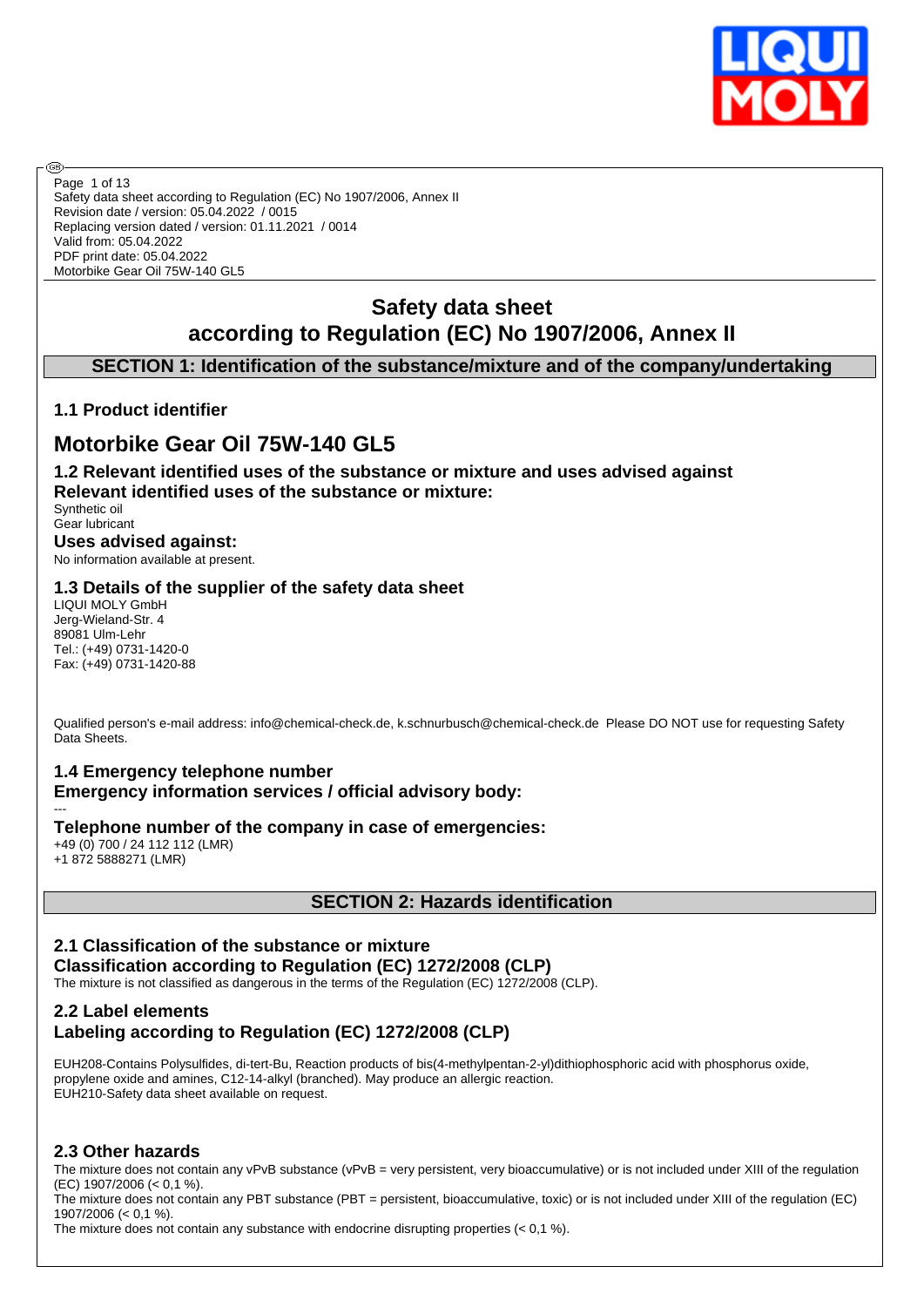

Safety data sheet according to Regulation (EC) No 1907/2006, Annex II Revision date / version: 05.04.2022 / 0015 Replacing version dated / version: 01.11.2021 / 0014 Valid from: 05.04.2022 PDF print date: 05.04.2022 Motorbike Gear Oil 75W-140 GL5 Page 2 of 13

## **SECTION 3: Composition/information on ingredients**

#### **3.1 Substances**

# n.a. **3.2 Mixtures**

⊛

| 1-Decene, homopolymer, hydrogenated                                    |                              |
|------------------------------------------------------------------------|------------------------------|
| <b>Registration number (REACH)</b>                                     | 01-2119486452-34-XXXX        |
| <b>Index</b>                                                           | $\overline{a}$               |
| EINECS, ELINCS, NLP, REACH-IT List-No.                                 | 500-183-1                    |
| <b>CAS</b>                                                             | 68037-01-4                   |
| content%                                                               | 20-30                        |
| Classification according to Regulation (EC) 1272/2008 (CLP), M-factors |                              |
|                                                                        | Asp. Tox. 1, H304            |
|                                                                        |                              |
| <b>Baseoil - unspecified *</b>                                         |                              |
| <b>Registration number (REACH)</b>                                     | $\overline{a}$               |
| <b>Index</b>                                                           | $\overline{a}$               |
| EINECS, ELINCS, NLP, REACH-IT List-No.                                 | $-$                          |
| CAS                                                                    | $\overline{a}$               |
| content%                                                               | $1 - 10$                     |
| Classification according to Regulation (EC) 1272/2008 (CLP), M-factors | Asp. Tox. 1, H304            |
|                                                                        |                              |
| Polysulfides, di-tert-Bu                                               |                              |
| <b>Registration number (REACH)</b>                                     | 01-2119540515-43-XXXX        |
| <b>Index</b>                                                           | $-$                          |
| EINECS, ELINCS, NLP, REACH-IT List-No.                                 | 273-103-3                    |
| <b>CAS</b>                                                             | 68937-96-2                   |
|                                                                        |                              |
| content%                                                               | $2.5 - 5$                    |
| Classification according to Regulation (EC) 1272/2008 (CLP), M-factors | Skin Sens. 1B, H317          |
|                                                                        | Aquatic Chronic 3, H412      |
| <b>Specific Concentration Limits and ATE</b>                           | Skin Sens. 1B, H317: >=46 %  |
|                                                                        |                              |
|                                                                        |                              |
| Reaction products of bis(4-methylpentan-2-yl)dithiophosphoric acid     |                              |
| with phosphorus oxide, propylene oxide and amines, C12-14-alkyl        |                              |
| (branched)                                                             |                              |
| <b>Registration number (REACH)</b>                                     | 01-2119493620-38-XXXX        |
| <b>Index</b>                                                           | $\sim$                       |
|                                                                        |                              |
| EINECS, ELINCS, NLP, REACH-IT List-No.                                 | 931-384-6<br>$\sim$          |
| <b>CAS</b>                                                             |                              |
| content%                                                               | $1 - 2.5$                    |
| Classification according to Regulation (EC) 1272/2008 (CLP), M-factors | Acute Tox. 4, H302           |
|                                                                        | Eye Dam. 1, H318             |
|                                                                        | Skin Sens. 1, H317           |
|                                                                        | Aquatic Chronic 2, H411      |
| <b>Specific Concentration Limits and ATE</b>                           | Eye Dam. 1, H318: >50 %      |
|                                                                        | Eye Irrit. 2, H319: >=50 %   |
|                                                                        | Eye Irrit. 2, H319: >50 %    |
|                                                                        | Skin Sens. 1, H317: >=9,39 % |
|                                                                        | Skin Sens. 1, H317: >9,39 %  |
|                                                                        |                              |
| Reaction products of alcohols, C14-18, C18 unsat., esterified with     |                              |
| phosphorus pentoxide and salted with amines, C12-14,-tert-alkyl        |                              |
| <b>Registration number (REACH)</b>                                     | 01-2119978530-33-XXXX        |
| <b>Index</b>                                                           | $\overline{a}$               |
| EINECS, ELINCS, NLP, REACH-IT List-No.                                 | 939-591-3                    |
| <b>CAS</b>                                                             | $\overline{a}$               |
|                                                                        | $1 - 1.5$                    |
| content%                                                               |                              |

For the text of the H-phrases and classification codes (GHS/CLP), see Section 16.

\* The contained mineral oil can be described by one or more of the following numbers: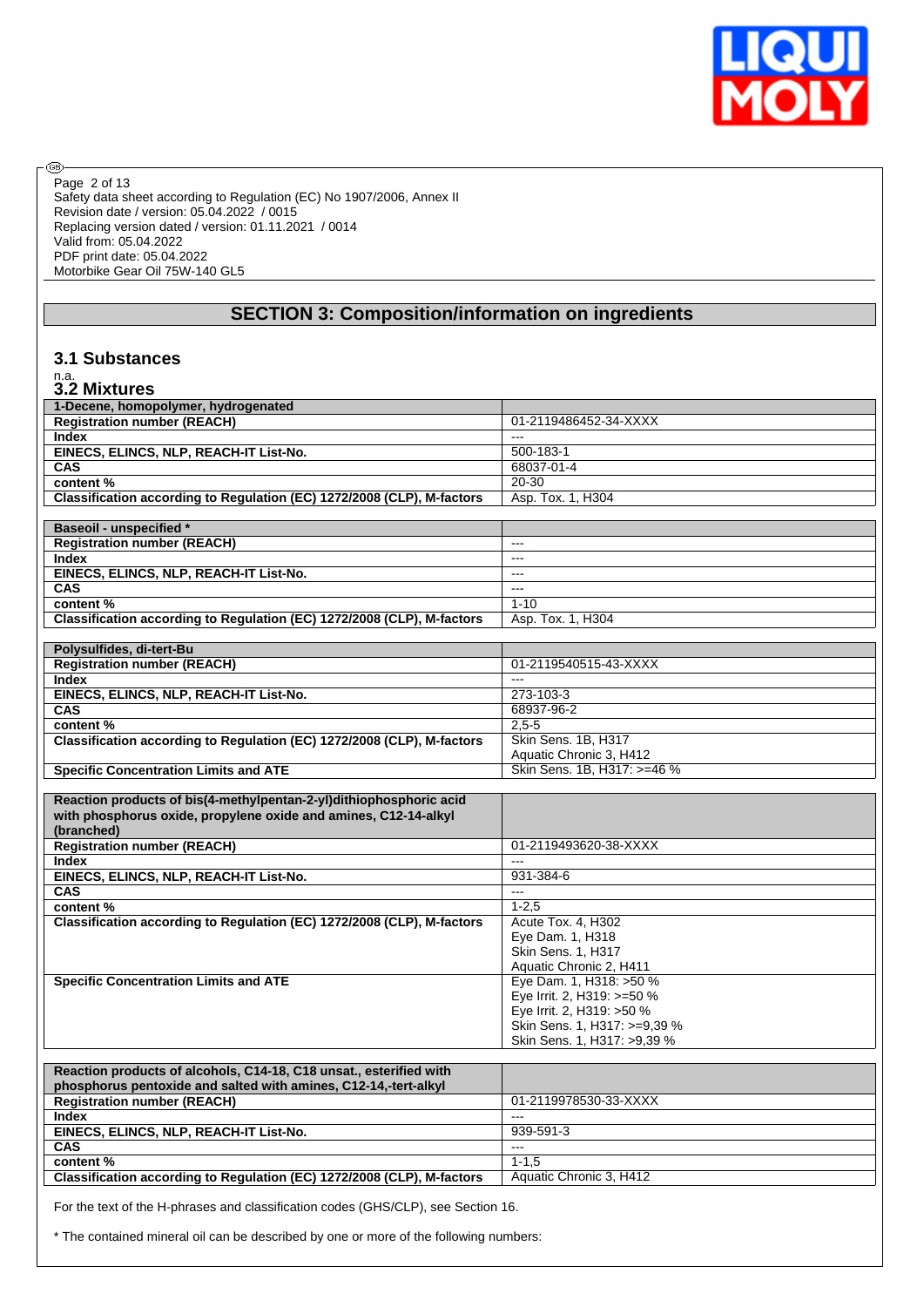

Safety data sheet according to Regulation (EC) No 1907/2006, Annex II Revision date / version: 05.04.2022 / 0015 Replacing version dated / version: 01.11.2021 / 0014 Valid from: 05.04.2022 PDF print date: 05.04.2022 Motorbike Gear Oil 75W-140 GL5 Page 3 of 13

| EINECS, ELINCS, NLP, REACH- | <b>Registration number (REACH)</b> | <b>Chemical name</b>                                      |
|-----------------------------|------------------------------------|-----------------------------------------------------------|
| IT List-No.                 |                                    |                                                           |
| 265-157-1                   | 01-2119484627-25-XXXX              | Distillates (petroleum), hydrotreated heavy paraffinic    |
| 265-169-7                   | 01-2119471299-27-XXXX              | Distillates (petroleum), solvent-dewaxed heavy paraffinic |
| 265-158-7                   | 01-2119487077-29-XXXX              | Distillates (petroleum), hydrotreated light paraffinic    |
| 265-159-2                   | 01-2119480132-48-XXXX              | Distillates (petroleum), solvent-dewaxed light paraffinic |

The substances named in this section are given with their actual, appropriate classification!

For substances that are listed in appendix VI, table 3.1 of the regulation (EC) no. 1272/2008 (CLP regulation) this means that all notes that may be given here for the named classification have been taken into account.

## **SECTION 4: First aid measures**

#### **4.1 Description of first aid measures**

First-aiders should ensure they are protected!

Never pour anything into the mouth of an unconscious person!

#### **Inhalation**

൹

Remove person from danger area.

Supply person with fresh air and consult doctor according to symptoms.

#### **Skin contact**

Remove polluted, soaked clothing immediately, wash thoroughly with plenty of water and soap, in case of irritation of the skin (flare), consult a doctor.

#### **Eye contact**

Remove contact lenses.

Wash thoroughly for several minutes using copious water. Seek medical help if necessary.

#### **Ingestion**

Rinse the mouth thoroughly with water.

Do not induce vomiting. Consult doctor immediately.

#### **4.2 Most important symptoms and effects, both acute and delayed**

If applicable delayed symptoms and effects can be found in section 11 and the absorption route in section 4.1. With long-term contact: Drying of the skin.

Dermatitis (skin inflammation) On vapour formation: Irritation of the respiratory tract Irritant to mucosa of the nose and throat

Sensitive individuals: Allergic reaction possible.

In certain cases, the symptoms of poisoning may only appear after an extended period / after several hours.

## **4.3 Indication of any immediate medical attention and special treatment needed**

Symptomatic treatment.

**SECTION 5: Firefighting measures**

#### **5.1 Extinguishing media Suitable extinguishing media** CO2 Foam Dry extinguisher **Unsuitable extinguishing media** High volume water jet **5.2 Special hazards arising from the substance or mixture** In case of fire the following can develop: Oxides of carbon Oxides of phosphorus Oxides of sulphur Oxides of nitrogen Toxic gases **5.3 Advice for firefighters**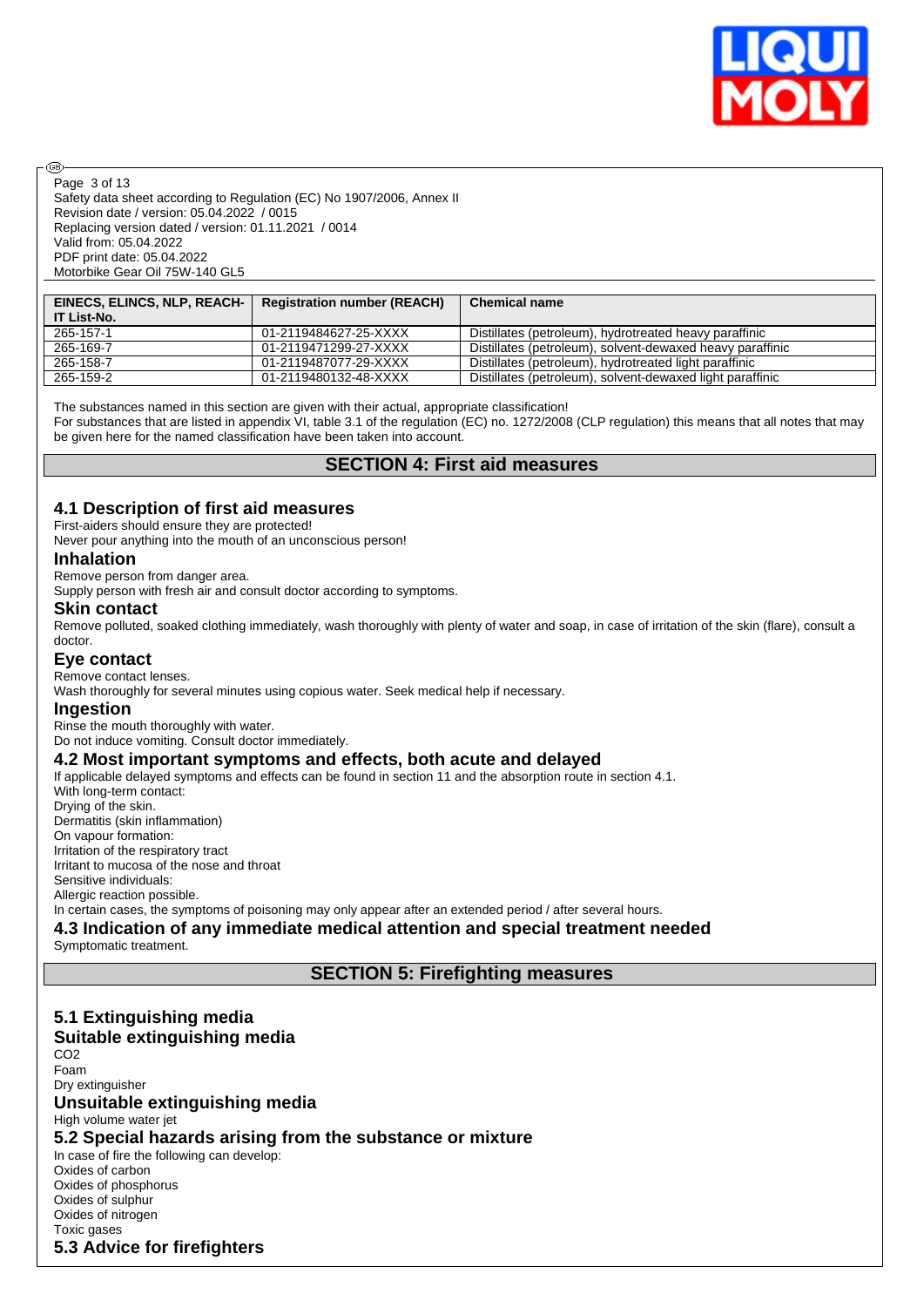

Safety data sheet according to Regulation (EC) No 1907/2006, Annex II Revision date / version: 05.04.2022 / 0015 Replacing version dated / version: 01.11.2021 / 0014 Valid from: 05.04.2022 PDF print date: 05.04.2022 Motorbike Gear Oil 75W-140 GL5 Page 4 of 13

For personal protective equipment see Section 8. In case of fire and/or explosion do not breathe fumes. Protective respirator with independent air supply. According to size of fire Full protection, if necessary. Cool container at risk with water. Dispose of contaminated extinction water according to official regulations.

## **SECTION 6: Accidental release measures**

## **6.1 Personal precautions, protective equipment and emergency procedures**

#### **6.1.1 For non-emergency personnel**

In case of spillage or accidental release, wear personal protective equipment as specified in section 8 to prevent contamination.

Ensure sufficient ventilation, remove sources of ignition.

Avoid dust formation with solid or powder products.

Leave the danger zone if possible, use existing emergency plans if necessary.

Ensure sufficient supply of air.

അ

Avoid contact with eyes or skin.

If applicable, caution - risk of slipping.

## **6.1.2 For emergency responders**

See section 8 for suitable protective equipment and material specifications.

#### **6.2 Environmental precautions**

If leakage occurs, dam up.

Resolve leaks if this possible without risk.

Prevent from entering drainage system.

Prevent surface and ground-water infiltration, as well as ground penetration.

#### If accidental entry into drainage system occurs, inform responsible authorities. **6.3 Methods and material for containment and cleaning up**

Soak up with absorbent material (e.g. universal binding agent, sand, diatomaceous earth) and dispose of according to Section 13.

Fill the absorbed material into lockable containers.

#### **6.4 Reference to other sections**

For personal protective equipment see Section 8 and for disposal instructions see Section 13.

#### **SECTION 7: Handling and storage**

In addition to information given in this section, relevant information can also be found in section 8 and 6.1.

## **7.1 Precautions for safe handling**

## **7.1.1 General recommendations**

Ensure good ventilation.

Avoid contact with eyes.

Avoid long lasting or intensive contact with skin.

Do not carry cleaning cloths soaked in product in trouser pockets.

Eating, drinking, smoking, as well as food-storage, is prohibited in work-room. Observe directions on label and instructions for use.

## **7.1.2 Notes on general hygiene measures at the workplace**

General hygiene measures for the handling of chemicals are applicable.

Wash hands before breaks and at end of work.

Keep away from food, drink and animal feedingstuffs.

Remove contaminated clothing and protective equipment before entering areas in which food is consumed.

## **7.2 Conditions for safe storage, including any incompatibilities**

Not to be stored in gangways or stair wells.

Store product closed and only in original packing. Store in a well ventilated place.

Keep protected from direct sunlight and temperatures over 50°C.

## **7.3 Specific end use(s)**

No information available at present.

## **SECTION 8: Exposure controls/personal protection**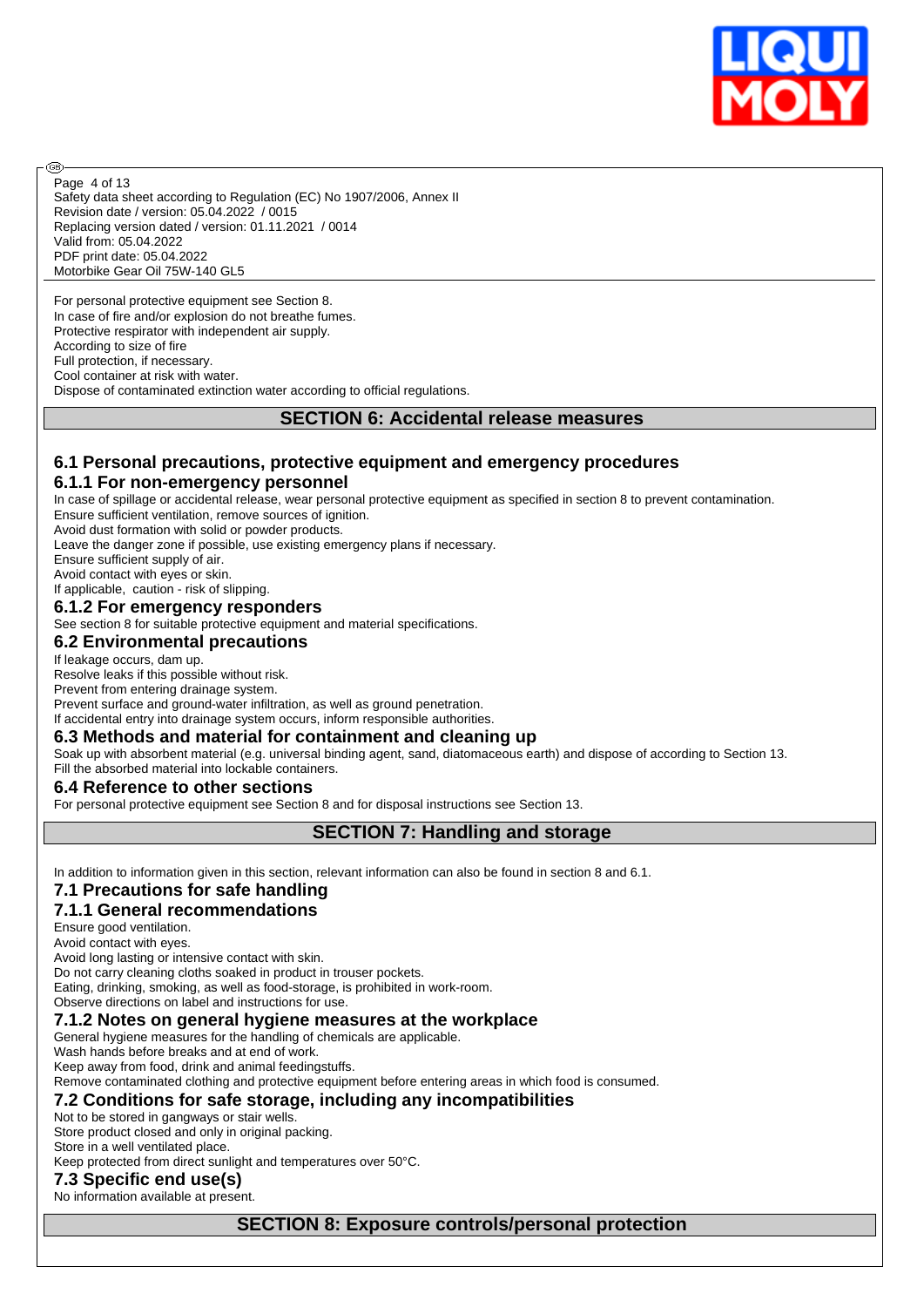

Page 5 of 13

അ

Safety data sheet according to Regulation (EC) No 1907/2006, Annex II Revision date / version: 05.04.2022 / 0015 Replacing version dated / version: 01.11.2021 / 0014 Valid from: 05.04.2022 PDF print date: 05.04.2022 Motorbike Gear Oil 75W-140 GL5

## **8.1 Control parameters**

| $\circledcirc$<br><b>Chemical Name</b><br>Oil mist, mineral |                                    |                        |         | Content %: |
|-------------------------------------------------------------|------------------------------------|------------------------|---------|------------|
| WEL-TWA: 5 mg/m3 (Mineral oil, excluding metal              | WEL-STEL: ---                      |                        | $- - -$ |            |
| working fluids, ACGIH)                                      |                                    |                        |         |            |
| Monitoring procedures:<br>$\sim$                            | Draeger - Oil Mist 1/a (67 33 031) |                        |         |            |
| BMGV: ---                                                   |                                    | Other information: --- |         |            |

| <b>Baseoil - unspecified</b> |                            |                          |                   |       |       |             |
|------------------------------|----------------------------|--------------------------|-------------------|-------|-------|-------------|
| Area of application          | <b>Exposure route /</b>    | <b>Effect on health</b>  | <b>Descriptor</b> | Value | Unit  | <b>Note</b> |
|                              | Environmental              |                          |                   |       |       |             |
|                              | compartment                |                          |                   |       |       |             |
|                              | Environment - oral (animal |                          | <b>PNEC</b>       | 9,33  | mg/kg |             |
|                              | feed)                      |                          |                   |       |       |             |
| Consumer                     | Human - inhalation         | Long term, local effects | <b>DNEL</b>       | 1.2   | mg/m3 |             |
| Consumer                     | Human - oral               | Long term, systemic      | <b>DNEL</b>       | 0,74  | mg/kg |             |
|                              |                            | effects                  |                   |       |       |             |
| Workers / employees          | Human - dermal             | Long term, systemic      | <b>DNEL</b>       |       | mg/kg |             |
|                              |                            | effects                  |                   |       |       |             |
| Workers / employees          | Human - inhalation         | Long term, local effects | <b>DNEL</b>       | 5,6   | mg/m3 |             |
| Workers / employees          | Human - inhalation         | Long term, systemic      | <b>DNEL</b>       | 2,7   | mg/m3 |             |
|                              |                            | effects                  |                   |       |       |             |

WEL-TWA = Workplace Exposure Limit - Long-term exposure limit (8-hour TWA (= time weighted average) reference period) EH40. AGW = "Arbeitsplatzgrenzwert" (workplace limit value, Germany).

(8) = Inhalable fraction (Directive 2017/164/EU, Directive 2004/37/CE). (9) = Respirable fraction (Directive 2017/164/EU, Directive 2004/37/CE). (11) = Inhalable fraction (Directive 2004/37/CE). (12) = Inhalable fraction. Respirable fraction in those Member States that implement, on the date of the entry into force of this Directive, a biomonitoring system with a biological limit value not exceeding 0,002 mg Cd/g creatinine in urine (Directive 2004/37/CE). | WEL-STEL = Workplace Exposure Limit - Short-term exposure limit (15-minute reference period).

(8) = Inhalable fraction (2017/164/EU, 2017/2398/EU). (9) = Respirable fraction (2017/164/EU, 2017/2398/EU). (10) = Short-term exposure limit value in relation to a reference period of 1 minute (2017/164/EU). | BMGV = Biological monitoring guidance value EH40. BGW = "Biologischer Grenzwert" (biological limit value, Germany) | Other information: Sen = Capable of causing occupational asthma. Sk = Can be absorbed through skin. Carc = Capable of causing cancer and/or heritable genetic damage.

\*\* = The exposure limit for this substance is repealed through the TRGS 900 (Germany) of January 2006 with the goal of revision. (13) = The substance can cause sensitisation of the skin and of the respiratory tract (Directive 2004/37/CE), (14) = The substance can cause sensitisation of the skin (Directive 2004/37/CE).

## **8.2 Exposure controls**

## **8.2.1 Appropriate engineering controls**

Ensure good ventilation. This can be achieved by local suction or general air extraction.

If this is insufficient to maintain the concentration under the WEL or AGW values, suitable breathing protection should be worn.

Applies only if maximum permissible exposure values are listed here.

Suitable assessment methods for reviewing the effectiveness of protection measures adopted include metrological and non-metrological investigative techniques.

These are specified by e.g. EN 14042.

EN 14042 "Workplace atmospheres. Guide for the application and use of procedures for the assessment of exposure to chemical and biological agents".

## **8.2.2 Individual protection measures, such as personal protective equipment**

General hygiene measures for the handling of chemicals are applicable.

Wash hands before breaks and at end of work.

Keep away from food, drink and animal feedingstuffs.

Remove contaminated clothing and protective equipment before entering areas in which food is consumed.

Eye/face protection: Tight fitting protective goggles with side protection (EN 166).

Skin protection - Hand protection: Chemical resistant protective gloves (EN ISO 374). Recommended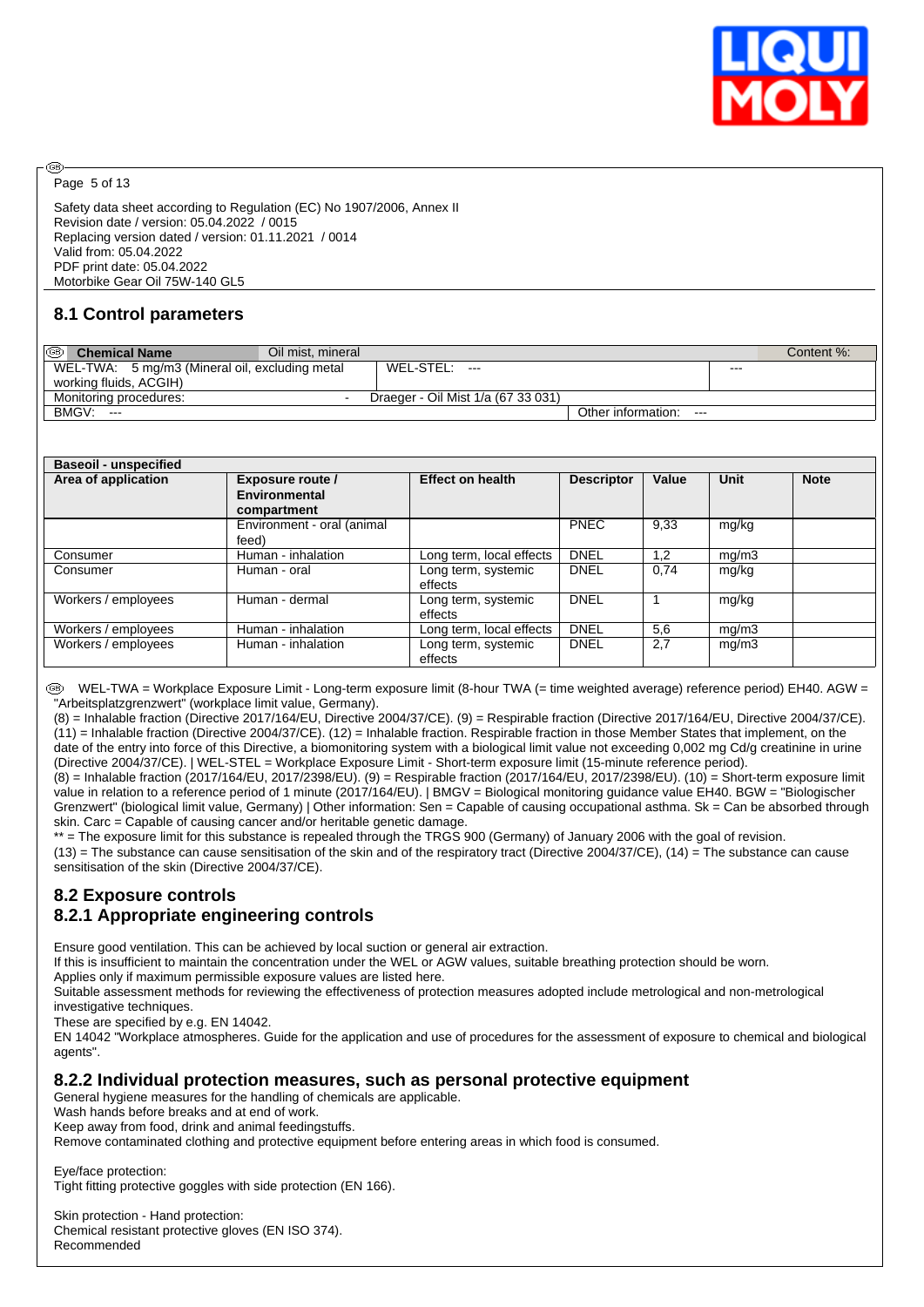

Page 6 of 13

൹

Safety data sheet according to Regulation (EC) No 1907/2006, Annex II Revision date / version: 05.04.2022 / 0015 Replacing version dated / version: 01.11.2021 / 0014 Valid from: 05.04.2022 PDF print date: 05.04.2022 Motorbike Gear Oil 75W-140 GL5

Protective nitrile gloves (EN ISO 374). Minimum layer thickness in mm: 0,4

Permeation time (penetration time) in minutes: > 480

Protective hand cream recommended.

The breakthrough times determined in accordance with EN 16523-1 were not obtained under practical conditions. The recommended maximum wearing time is 50% of breakthrough time.

Skin protection - Other: Protective working garments (e.g. safety shoes EN ISO 20345, long-sleeved protective working garments).

Respiratory protection: Normally not necessary. With oil mist formation: Filter A2 P2 (EN 14387), code colour brown, white Observe wearing time limitations for respiratory protection equipment.

Thermal hazards: Not applicable

Additional information on hand protection - No tests have been performed.

In the case of mixtures, the selection has been made according to the knowledge available and the information about the contents. Selection of materials derived from glove manufacturer's indications.

Final selection of glove material must be made taking the breakthrough times, permeation rates and degradation into account. Selection of a suitable glove depends not only on the material but also on other quality characteristics and varies from manufacturer to manufacturer.

In the case of mixtures, the resistance of glove materials cannot be predicted and must therefore be tested before use. The exact breakthrough time of the glove material can be requested from the protective glove manufacturer and must be observed.

#### **8.2.3 Environmental exposure controls**

No information available at present.

#### **SECTION 9: Physical and chemical properties**

#### **9.1 Information on basic physical and chemical properties**

| Liquid                                               |
|------------------------------------------------------|
| Amber                                                |
| Mild                                                 |
| There is no information available on this parameter. |
| There is no information available on this parameter. |
| Flammable                                            |
| There is no information available on this parameter. |
| There is no information available on this parameter. |
| 136 °C (Pensky-Martens, closed cup)                  |
| There is no information available on this parameter. |
| There is no information available on this parameter. |
| Mixture is non-soluble (in water).                   |
| 185 mm2/s (40°C)                                     |
| 25,3 mm2/s (100°C)                                   |
| Insoluble                                            |
| Does not apply to mixtures.                          |
| There is no information available on this parameter. |
| $0,854-0,894$ (15,6 $^{\circ}$ C, relative density)  |
| There is no information available on this parameter. |
| Does not apply to liquids.                           |
|                                                      |
| Product is not explosive.                            |
| No.                                                  |
| n.a.                                                 |
|                                                      |

#### **SECTION 10: Stability and reactivity**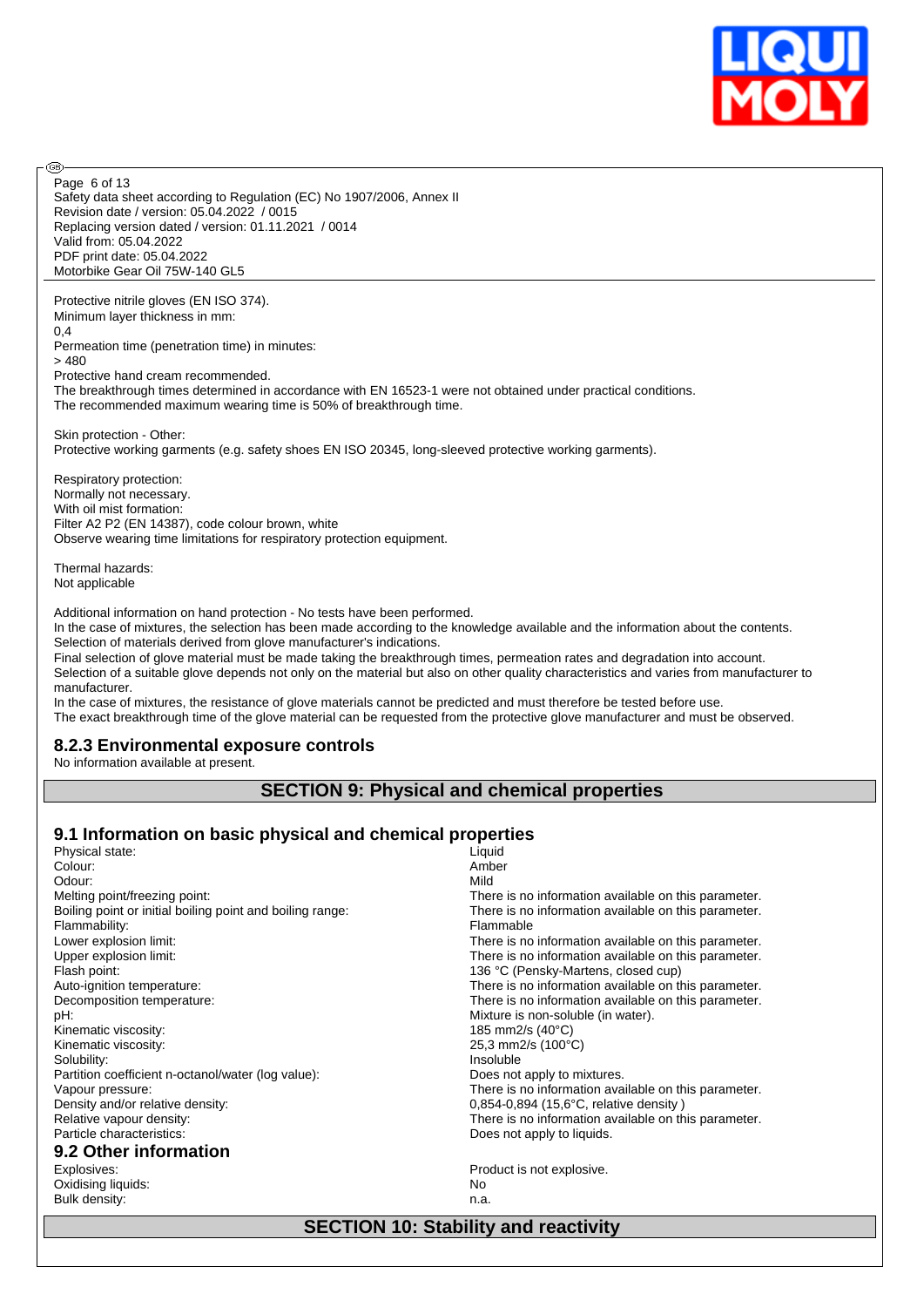

Page 7 of 13

®

Safety data sheet according to Regulation (EC) No 1907/2006, Annex II Revision date / version: 05.04.2022 / 0015 Replacing version dated / version: 01.11.2021 / 0014 Valid from: 05.04.2022 PDF print date: 05.04.2022 Motorbike Gear Oil 75W-140 GL5

#### **10.1 Reactivity**

The product has not been tested.

## **10.2 Chemical stability**

Stable with proper storage and handling.

## **10.3 Possibility of hazardous reactions**

#### No dangerous reactions are known. **10.4 Conditions to avoid**

See also section 7. Strong heat **10.5 Incompatible materials** See also section 7.

Avoid contact with strong oxidizing agents.

#### **10.6 Hazardous decomposition products**

See also section 5.2

No decomposition when used as directed.

#### **SECTION 11: Toxicological information**

#### **11.1. Information on hazard classes as defined in Regulation (EC) No 1272/2008**

Possibly more information on health effects, see Section 2.1 (classification).

| Motorbike Gear Oil 75W-140 GL5      |                 |        |       |            |                    |                                 |
|-------------------------------------|-----------------|--------|-------|------------|--------------------|---------------------------------|
| <b>Toxicity / effect</b>            | <b>Endpoint</b> | Value  | Unit  | Organism   | <b>Test method</b> | <b>Notes</b>                    |
| Acute toxicity, by oral route:      | <b>ATE</b>      | >10000 | mg/kg |            |                    | calculated value                |
| Acute toxicity, by dermal route:    |                 |        |       |            |                    | n.d.a.                          |
| Acute toxicity, by inhalation:      |                 |        |       |            |                    | n.d.a.                          |
| Skin corrosion/irritation:          |                 |        |       |            |                    | n.d.a.                          |
| Serious eye damage/irritation:      |                 |        |       |            |                    | n.d.a.                          |
| Respiratory or skin                 |                 |        |       |            |                    | n.d.a.                          |
| sensitisation:                      |                 |        |       |            |                    |                                 |
| Germ cell mutagenicity:             |                 |        |       |            |                    | n.d.a.                          |
| Carcinogenicity:                    |                 |        |       |            |                    | n.d.a.                          |
| Reproductive toxicity:              |                 |        |       |            |                    | n.d.a.                          |
| Specific target organ toxicity -    |                 |        |       |            |                    | n.d.a.                          |
| single exposure (STOT-SE):          |                 |        |       |            |                    |                                 |
| Specific target organ toxicity -    |                 |        |       |            |                    | n.d.a.                          |
| repeated exposure (STOT-RE):        |                 |        |       |            |                    |                                 |
| Aspiration hazard:                  |                 |        |       |            |                    | n.d.a.                          |
| Symptoms:                           |                 |        |       |            |                    | n.d.a.                          |
|                                     |                 |        |       |            |                    |                                 |
| 1-Decene, homopolymer, hydrogenated |                 |        |       |            |                    |                                 |
| <b>Toxicity / effect</b>            | <b>Endpoint</b> | Value  | Unit  | Organism   | <b>Test method</b> | <b>Notes</b>                    |
|                                     |                 |        |       |            |                    |                                 |
| Aspiration hazard:                  |                 |        |       |            |                    | Asp. Tox. 1                     |
|                                     |                 |        |       |            |                    |                                 |
| <b>Baseoil - unspecified</b>        |                 |        |       |            |                    |                                 |
| <b>Toxicity / effect</b>            | <b>Endpoint</b> | Value  | Unit  | Organism   | <b>Test method</b> | <b>Notes</b>                    |
| Respiratory or skin                 |                 |        |       |            |                    |                                 |
| sensitisation:                      |                 |        |       |            |                    | Not sensitizising,<br>Analogous |
|                                     |                 |        |       |            |                    | conclusion                      |
|                                     |                 |        |       |            |                    | Yes                             |
| Aspiration hazard:<br>Symptoms:     |                 |        |       |            |                    | mucous                          |
|                                     |                 |        |       |            |                    | membrane                        |
|                                     |                 |        |       |            |                    | irritation                      |
|                                     |                 |        |       |            |                    |                                 |
| Polysulfides, di-tert-Bu            |                 |        |       |            |                    |                                 |
| <b>Toxicity / effect</b>            | <b>Endpoint</b> | Value  | Unit  | Organism   | <b>Test method</b> | <b>Notes</b>                    |
| Respiratory or skin                 |                 |        |       | Guinea pig | OECD 406 (Skin     | Skin Sens, 1B                   |
| sensitisation:                      |                 |        |       |            | Sensitisation)     |                                 |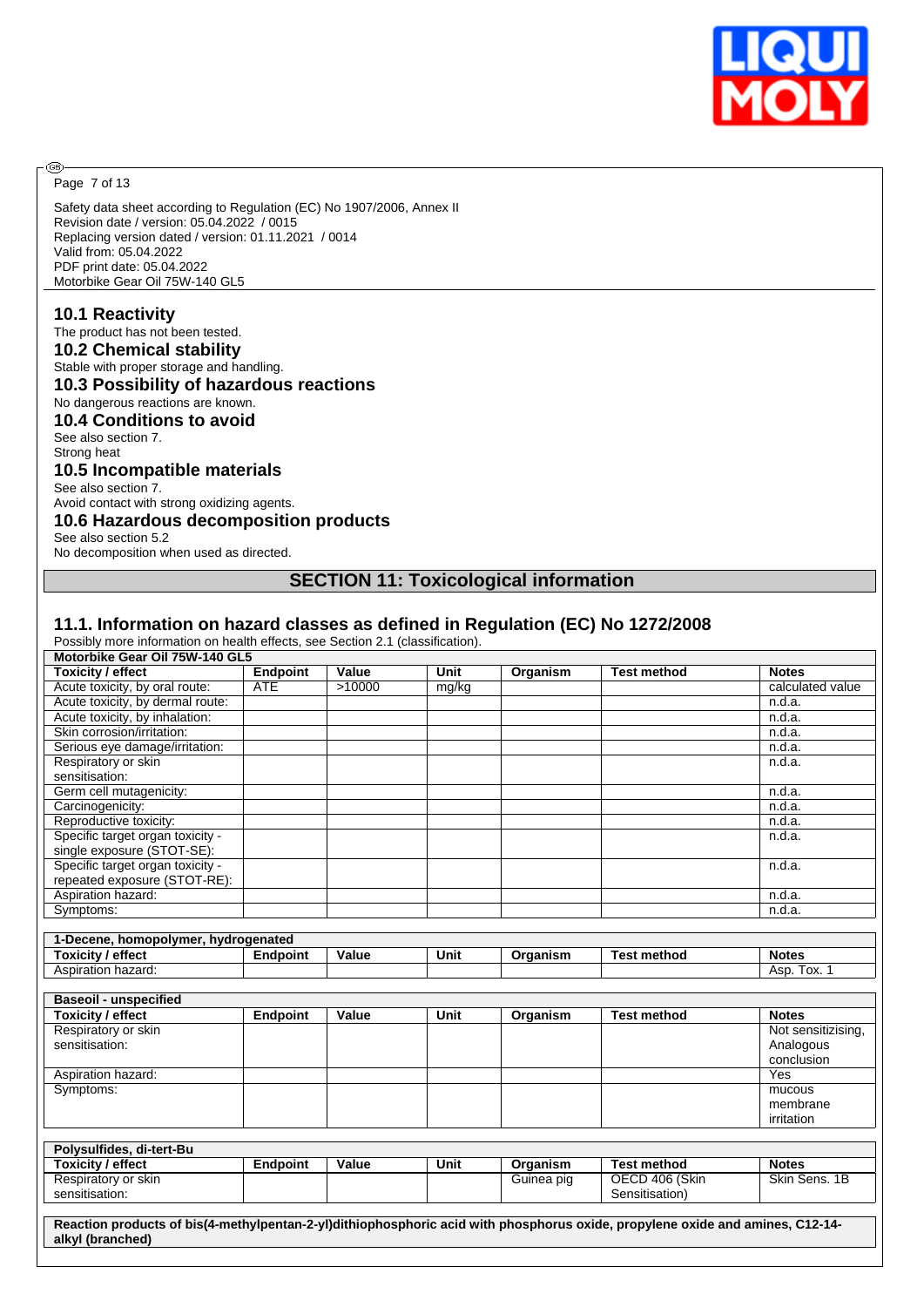

 $\circledcirc$ Page 8 of 13

Safety data sheet according to Regulation (EC) No 1907/2006, Annex II Revision date / version: 05.04.2022 / 0015 Replacing version dated / version: 01.11.2021 / 0014 Valid from: 05.04.2022 PDF print date: 05.04.2022 Motorbike Gear Oil 75W-140 GL5

| Toxicity / effect              | <b>Endpoint</b> | Value | Unit  | Organism | <b>Test method</b>    | <b>Notes</b> |
|--------------------------------|-----------------|-------|-------|----------|-----------------------|--------------|
| Acute toxicity, by oral route: | LD50            | >2000 | mg/kg | Rat      | OECD 401 (Acute Oral  |              |
|                                |                 |       |       |          | Toxicity)             |              |
| Skin corrosion/irritation:     |                 |       |       | Rabbit   | OECD 404 (Acute       | Not irritant |
|                                |                 |       |       |          | Dermal                |              |
|                                |                 |       |       |          | Irritation/Corrosion) |              |
| Serious eye damage/irritation: |                 |       |       | Rabbit   |                       | Corrosive    |
| Respiratory or skin            |                 |       |       | Mouse    | OECD 429 (Skin        | Sensitising  |
| sensitisation:                 |                 |       |       |          | Sensitisation - Local |              |
|                                |                 |       |       |          | Lymph Node Assay)     |              |

| Reaction products of alcohols, C14-18, C18 unsat., esterified with phosphorus pentoxide and salted with amines, C12-14,-tert-alkyl |                 |       |       |          |                      |              |  |  |
|------------------------------------------------------------------------------------------------------------------------------------|-----------------|-------|-------|----------|----------------------|--------------|--|--|
| <b>Toxicity / effect</b>                                                                                                           | <b>Endpoint</b> | Value | Unit  | Organism | <b>Test method</b>   | <b>Notes</b> |  |  |
| Acute toxicity, by oral route:                                                                                                     | LD50            | >2000 | mg/kg | Rat      | OECD 420 (Acute Oral |              |  |  |
|                                                                                                                                    |                 |       |       |          | toxicity - Fixe Dose |              |  |  |
|                                                                                                                                    |                 |       |       |          | Procedure)           |              |  |  |
| Acute toxicity, by dermal route:                                                                                                   | LD50            | >2000 | mg/kg | Rabbit   | OECD 402 (Acute      |              |  |  |
|                                                                                                                                    |                 |       |       |          | Dermal Toxicity)     |              |  |  |

## **11.2. Information on other hazards**

| Motorbike Gear Oil 75W-140 GL5   |          |       |      |          |                    |                 |  |  |
|----------------------------------|----------|-------|------|----------|--------------------|-----------------|--|--|
| Toxicity / effect                | Endpoint | Value | Unit | Organism | <b>Test method</b> | <b>Notes</b>    |  |  |
| Endocrine disrupting properties: |          |       |      |          |                    | Does not apply  |  |  |
|                                  |          |       |      |          |                    | to mixtures.    |  |  |
| Other information:               |          |       |      |          |                    | No other        |  |  |
|                                  |          |       |      |          |                    | relevant        |  |  |
|                                  |          |       |      |          |                    | information     |  |  |
|                                  |          |       |      |          |                    | available on    |  |  |
|                                  |          |       |      |          |                    | adverse effects |  |  |
|                                  |          |       |      |          |                    | on health.      |  |  |

## **SECTION 12: Ecological information**

Possibly more information on environmental effects, see Section 2.1 (classification).

| Motorbike Gear Oil 75W-140 GL5<br>Toxicity / effect | Endpoint | <b>Time</b> | Value | Unit | Organism | <b>Test method</b> | <b>Notes</b>   |
|-----------------------------------------------------|----------|-------------|-------|------|----------|--------------------|----------------|
| 12.1. Toxicity to fish:                             |          |             |       |      |          |                    | n.d.a.         |
| 12.1. Toxicity to daphnia:                          |          |             |       |      |          |                    | n.d.a.         |
| 12.1. Toxicity to algae:                            |          |             |       |      |          |                    | n.d.a.         |
| 12.2. Persistence and                               |          |             |       |      |          |                    | n.d.a.         |
| degradability:                                      |          |             |       |      |          |                    |                |
| 12.3. Bioaccumulative                               |          |             |       |      |          |                    | n.d.a.         |
| potential:                                          |          |             |       |      |          |                    |                |
| 12.4. Mobility in soil:                             |          |             |       |      |          |                    | n.d.a.         |
| 12.5. Results of PBT                                |          |             |       |      |          |                    | n.d.a.         |
| and vPvB assessment                                 |          |             |       |      |          |                    |                |
| 12.6. Endocrine                                     |          |             |       |      |          |                    | Does not apply |
| disrupting properties:                              |          |             |       |      |          |                    | to mixtures.   |
| 12.7. Other adverse                                 |          |             |       |      |          |                    | No information |
| effects:                                            |          |             |       |      |          |                    | available on   |
|                                                     |          |             |       |      |          |                    | other adverse  |
|                                                     |          |             |       |      |          |                    | effects on the |
|                                                     |          |             |       |      |          |                    | environment.   |

| 1-Decene, homopolymer, hydrogenated |      |       |      |               |                    |              |
|-------------------------------------|------|-------|------|---------------|--------------------|--------------|
| <b>Endpoint</b>                     | Time | Value | Unit | Organism      | <b>Test method</b> | <b>Notes</b> |
| Log Kow                             |      | >6.5  |      |               |                    | measured     |
|                                     |      |       |      |               |                    |              |
| LC50                                | 72h  | >1000 | mg/l | Scenedesmus   |                    |              |
|                                     |      |       |      | quadricauda   |                    |              |
| EC50                                | 48h  | >1000 | mg/l | Daphnia magna |                    |              |
| NOEC/NOEL                           | 21 d | 125   | mg/l | Daphnia magna |                    |              |
|                                     |      |       |      |               |                    |              |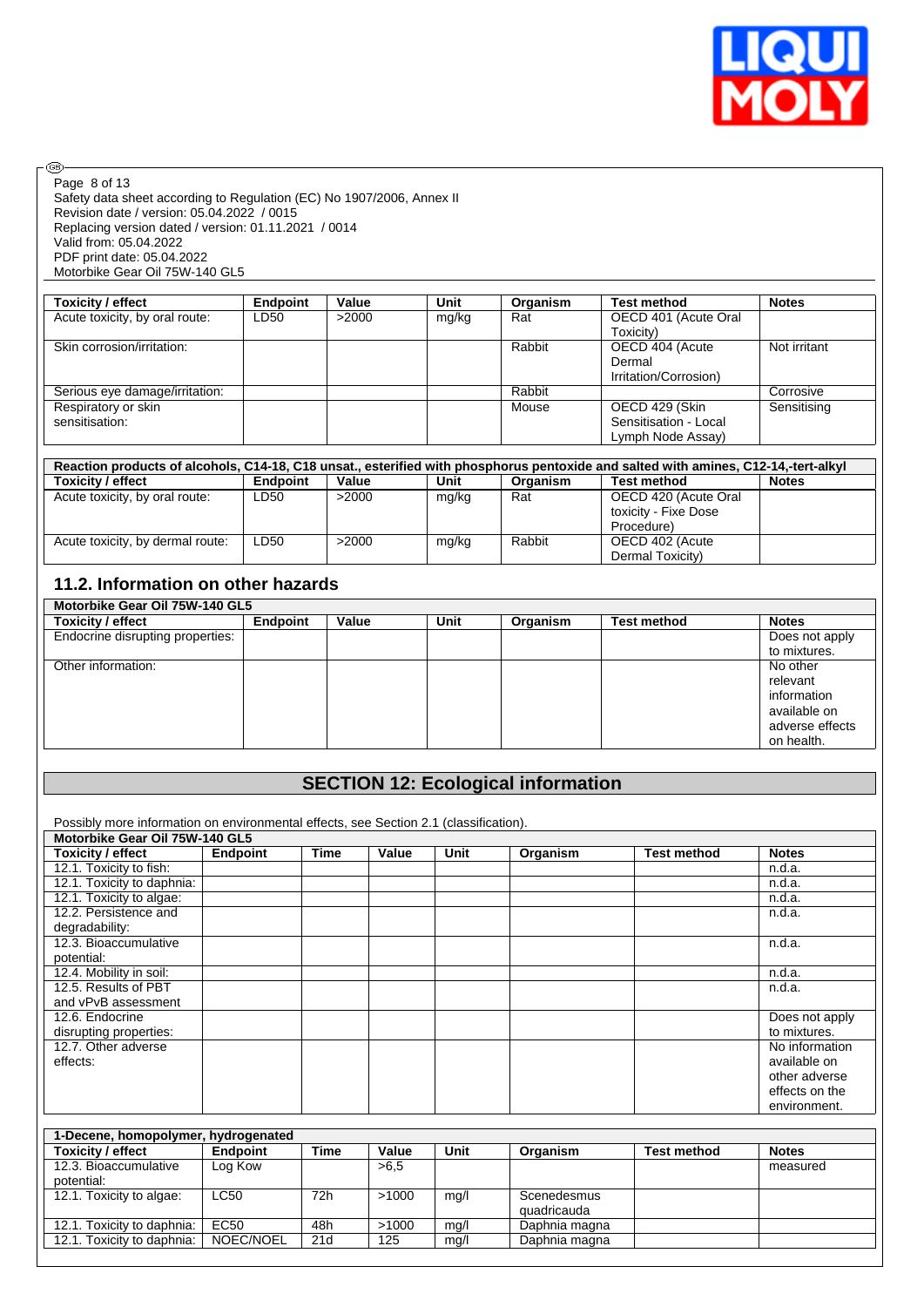

| @ි                                                                                                                                                                                                                                                  |                            |             |                  |                |                                     |                                                                                         |                              |
|-----------------------------------------------------------------------------------------------------------------------------------------------------------------------------------------------------------------------------------------------------|----------------------------|-------------|------------------|----------------|-------------------------------------|-----------------------------------------------------------------------------------------|------------------------------|
| Page 9 of 13<br>Safety data sheet according to Regulation (EC) No 1907/2006, Annex II<br>Revision date / version: 05.04.2022 / 0015<br>Replacing version dated / version: 01.11.2021 / 0014<br>Valid from: 05.04.2022<br>PDF print date: 05.04.2022 |                            |             |                  |                |                                     |                                                                                         |                              |
| Motorbike Gear Oil 75W-140 GL5                                                                                                                                                                                                                      |                            |             |                  |                |                                     |                                                                                         |                              |
| 12.2. Persistence and<br>degradability:                                                                                                                                                                                                             |                            | 28d         | 2                | $\%$           |                                     | <b>OECD 301 D</b><br>(Ready<br>Biodegradability -<br><b>Closed Bottle Test)</b>         |                              |
| <b>Baseoil - unspecified</b>                                                                                                                                                                                                                        |                            |             |                  |                |                                     |                                                                                         |                              |
| <b>Toxicity / effect</b>                                                                                                                                                                                                                            | <b>Endpoint</b>            | <b>Time</b> | Value            | Unit           | Organism                            | <b>Test method</b>                                                                      | <b>Notes</b>                 |
| 12.1. Toxicity to fish:                                                                                                                                                                                                                             | LC50                       | 96h         | >100             | mg/l           | Pimephales<br>promelas              |                                                                                         |                              |
| 12.1. Toxicity to daphnia:                                                                                                                                                                                                                          | <b>EC50</b>                | 48h         | >10000           | mg/l           | Daphnia magna                       |                                                                                         |                              |
| 12.1. Toxicity to daphnia:                                                                                                                                                                                                                          | NOEC/NOEL                  | 21d         | $>10$            | mg/l           | Daphnia magna                       |                                                                                         |                              |
| 12.1. Toxicity to algae:                                                                                                                                                                                                                            | EC <sub>50</sub>           | 72h         | >100             | mg/l           | Scenedesmus<br>quadricauda          |                                                                                         |                              |
| 12.2. Persistence and<br>degradability:                                                                                                                                                                                                             |                            | 28d         | 31               | $\%$           |                                     | <b>OECD 301 B</b><br>(Ready<br>Biodegradability -<br>Co <sub>2</sub> Evolution<br>Test) | Not readily<br>biodegradable |
| Polysulfides, di-tert-Bu                                                                                                                                                                                                                            |                            |             |                  |                |                                     |                                                                                         |                              |
|                                                                                                                                                                                                                                                     |                            |             |                  |                |                                     |                                                                                         |                              |
|                                                                                                                                                                                                                                                     |                            | <b>Time</b> |                  | Unit           |                                     | <b>Test method</b>                                                                      | <b>Notes</b>                 |
| <b>Toxicity / effect</b><br>12.3. Bioaccumulative<br>potential:                                                                                                                                                                                     | <b>Endpoint</b><br>Log Kow |             | Value<br>6       |                | Organism                            |                                                                                         | measured                     |
| 12.1. Toxicity to daphnia:                                                                                                                                                                                                                          | <b>EC50</b>                | 48h         | 63               | mg/l           | Daphnia magna                       | <b>OECD 202</b><br>(Daphnia sp.<br>Acute<br>Immobilisation<br>Test)                     |                              |
| 12.2. Persistence and<br>degradability:                                                                                                                                                                                                             |                            | 28d         | 13               | %              |                                     | <b>OECD 301 B</b><br>(Ready<br>Biodegradability -<br>Co <sub>2</sub> Evolution<br>Test) | Not readily<br>biodegradable |
| 12.1. Toxicity to algae:                                                                                                                                                                                                                            | <b>EC50</b>                | 72h         | >100             | mg/l           | Pseudokirchneriell<br>a subcapitata | OECD 201 (Alga,<br>Growth Inhibition<br>Test)                                           |                              |
| Toxicity to bacteria:                                                                                                                                                                                                                               | <b>EC50</b>                | 3h          | >10000           | mg/l           | activated sludge                    |                                                                                         |                              |
|                                                                                                                                                                                                                                                     |                            |             |                  |                |                                     |                                                                                         |                              |
| Reaction products of bis(4-methylpentan-2-yl)dithiophosphoric acid with phosphorus oxide, propylene oxide and amines, C12-14-<br>alkyl (branched)                                                                                                   |                            |             |                  |                |                                     |                                                                                         |                              |
| <b>Toxicity / effect</b>                                                                                                                                                                                                                            | <b>Endpoint</b>            | <b>Time</b> | Value            | Unit           | Organism                            | <b>Test method</b>                                                                      | <b>Notes</b>                 |
| 12.1. Toxicity to fish:                                                                                                                                                                                                                             | NOEC/NOEL                  | 96h         | $\overline{3,2}$ | mg/l           | Oncorhynchus<br>mykiss              | OECD 203 (Fish,<br><b>Acute Toxicity</b><br>Test)                                       |                              |
| 12.1. Toxicity to daphnia:<br>12.1. Toxicity to algae:                                                                                                                                                                                              | <b>EC50</b><br>FC50        | 48h<br>96h  | 91,4<br>6.4      | mg/l<br>$m0$ / | Daphnia magna<br>Selenastrum        | <b>OECD 202</b><br>(Daphnia sp.<br>Acute<br>Immobilisation<br>Test)<br>OFCD 201 (Alga   |                              |

12.1. Toxicity to algae: EC50 96h 6,4 mg/l Selenastrum capricornutum OECD 201 (Alga, Growth Inhibition Test) 12.1. Toxicity to algae: NOEC/NOEL 96h 1,7 mg/l Selenastrum capricornutum OECD 201 (Alga, Growth Inhibition Test) 12.2. Persistence and degradability: 28d 7,4 % activated sludge (Ready Biodegradability - Co2 Evolution Test)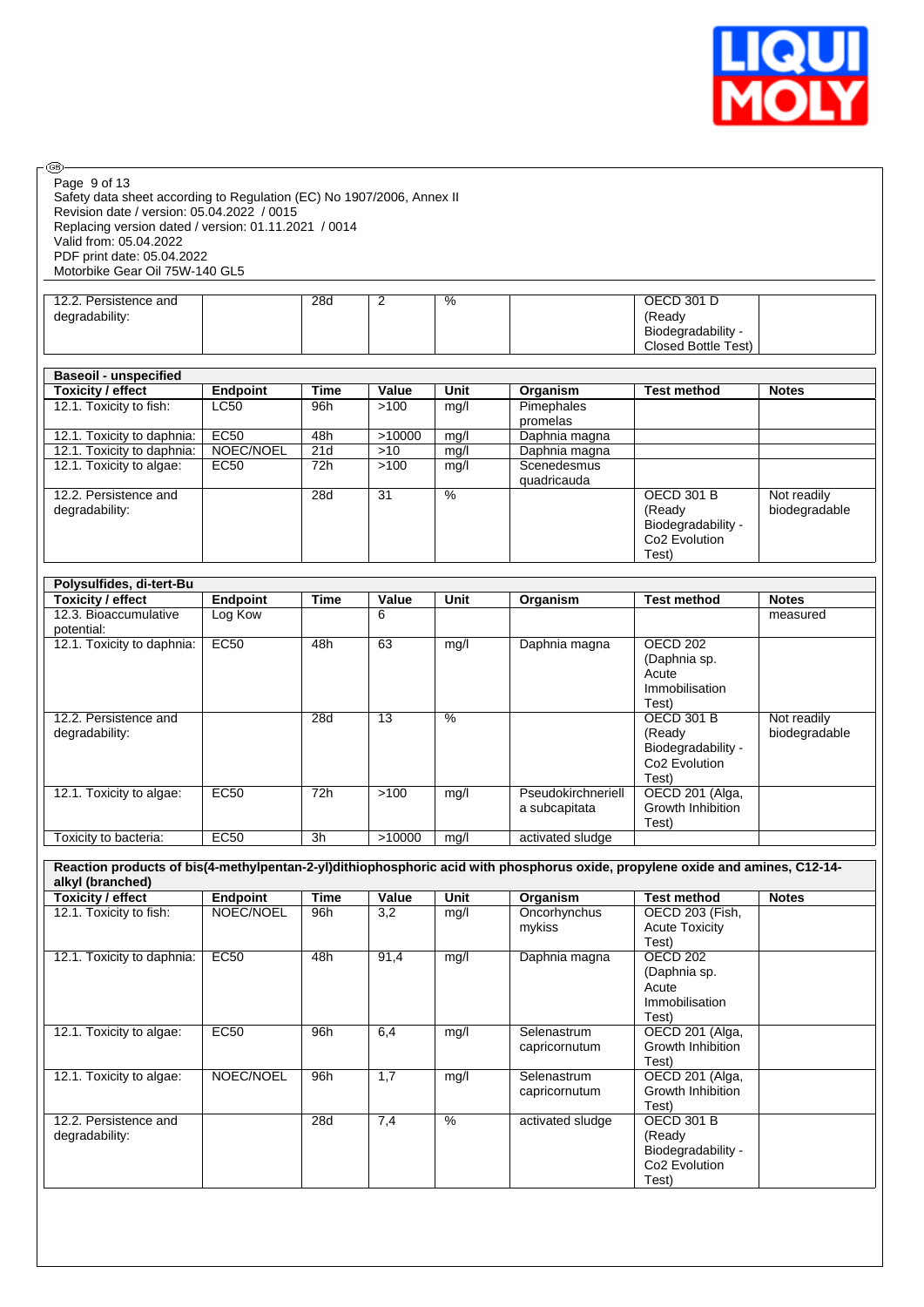

Safety data sheet according to Regulation (EC) No 1907/2006, Annex II Revision date / version: 05.04.2022 / 0015 Replacing version dated / version: 01.11.2021 / 0014 Valid from: 05.04.2022 PDF print date: 05.04.2022 Motorbike Gear Oil 75W-140 GL5 Page 10 of 13

| Toxicity to bacteria: | EC50 | -3h | ~2433 | mg/l | activated sludge | OECD 209<br>(Activated Sludge,<br>Respiration<br><b>Inhibition Test</b><br>(Carbon and |
|-----------------------|------|-----|-------|------|------------------|----------------------------------------------------------------------------------------|
|                       |      |     |       |      |                  | Ammonium                                                                               |
|                       |      |     |       |      |                  | Oxidation))                                                                            |

| Reaction products of alcohols, C14-18, C18 unsat., esterified with phosphorus pentoxide and salted with amines, C12-14,-tert-alkyl |                  |      |         |      |                  |                           |               |
|------------------------------------------------------------------------------------------------------------------------------------|------------------|------|---------|------|------------------|---------------------------|---------------|
| Toxicity / effect                                                                                                                  | Endpoint         | Time | Value   | Unit | Organism         | <b>Test method</b>        | <b>Notes</b>  |
| 12.1. Toxicity to algae:                                                                                                           | EC <sub>50</sub> | 72h  | >10     | mg/l | Selenastrum      |                           |               |
|                                                                                                                                    |                  |      |         |      | capricornutum    |                           |               |
| Toxicity to bacteria:                                                                                                              | <b>LC50</b>      | 3h   | 320     | mq/l | activated sludge |                           |               |
| 12.3. Bioaccumulative                                                                                                              | Log Kow          |      | 8       |      |                  |                           | calculated    |
| potential:                                                                                                                         |                  |      |         |      |                  |                           |               |
| 12.1. Toxicity to fish:                                                                                                            | <b>LC50</b>      | 96h  | >1000   | mq/l | Oncorhynchus     | OECD 203 (Fish,           |               |
|                                                                                                                                    |                  |      |         |      | mykiss           | <b>Acute Toxicity</b>     |               |
|                                                                                                                                    |                  |      |         |      |                  | Test)                     |               |
| 12.1. Toxicity to daphnia:                                                                                                         | EC <sub>50</sub> | 48h  | 91      | mg/l | Daphnia magna    | OECD 202                  |               |
|                                                                                                                                    |                  |      |         |      |                  | (Daphnia sp.              |               |
|                                                                                                                                    |                  |      |         |      |                  | Acute                     |               |
|                                                                                                                                    |                  |      |         |      |                  | Immobilisation            |               |
|                                                                                                                                    |                  |      |         |      |                  | Test)                     |               |
| 12.2. Persistence and                                                                                                              |                  | 28d  | 0.00000 | $\%$ | activated sludge | <b>OECD 301 B</b>         | <b>Not</b>    |
| degradability:                                                                                                                     |                  |      |         |      |                  | (Ready                    | biodegradable |
|                                                                                                                                    |                  |      |         |      |                  | Biodegradability -        |               |
|                                                                                                                                    |                  |      |         |      |                  | Co <sub>2</sub> Evolution |               |
|                                                                                                                                    |                  |      |         |      |                  | Test)                     |               |

## **SECTION 13: Disposal considerations**

## **13.1 Waste treatment methods**

## **For the substance / mixture / residual amounts**

Soaked polluted cloths, paper or other organic materials represent a fire hazard and should be controlled, collected and disposed of. EC disposal code no.:

The waste codes are recommendations based on the scheduled use of this product.

Owing to the user's specific conditions for use and disposal, other waste codes may be

allocated under certain circumstances. (2014/955/EU)

13 02 06 synthetic engine, gear and lubricating oils

Recommendation:

®

Sewage disposal shall be discouraged.

Pay attention to local and national official regulations.

E.g. suitable incineration plant.

**For contaminated packing material** Pay attention to local and national official regulations.

Empty container completely.

Uncontaminated packaging can be recycled.

Dispose of packaging that cannot be cleaned in the same manner as the substance.

## **SECTION 14: Transport information**

#### **General statements**

| 14.1. UN number or ID number:       | n.a.           |  |
|-------------------------------------|----------------|--|
| Transport by road/by rail (ADR/RID) |                |  |
| 14.2. UN proper shipping name:      |                |  |
| 14.3. Transport hazard class(es):   | n.a.           |  |
| 14.4. Packing group:                | n.a.           |  |
| Classification code:                | n.a.           |  |
| LQ:                                 | n.a.           |  |
| 14.5. Environmental hazards:        | Not applicable |  |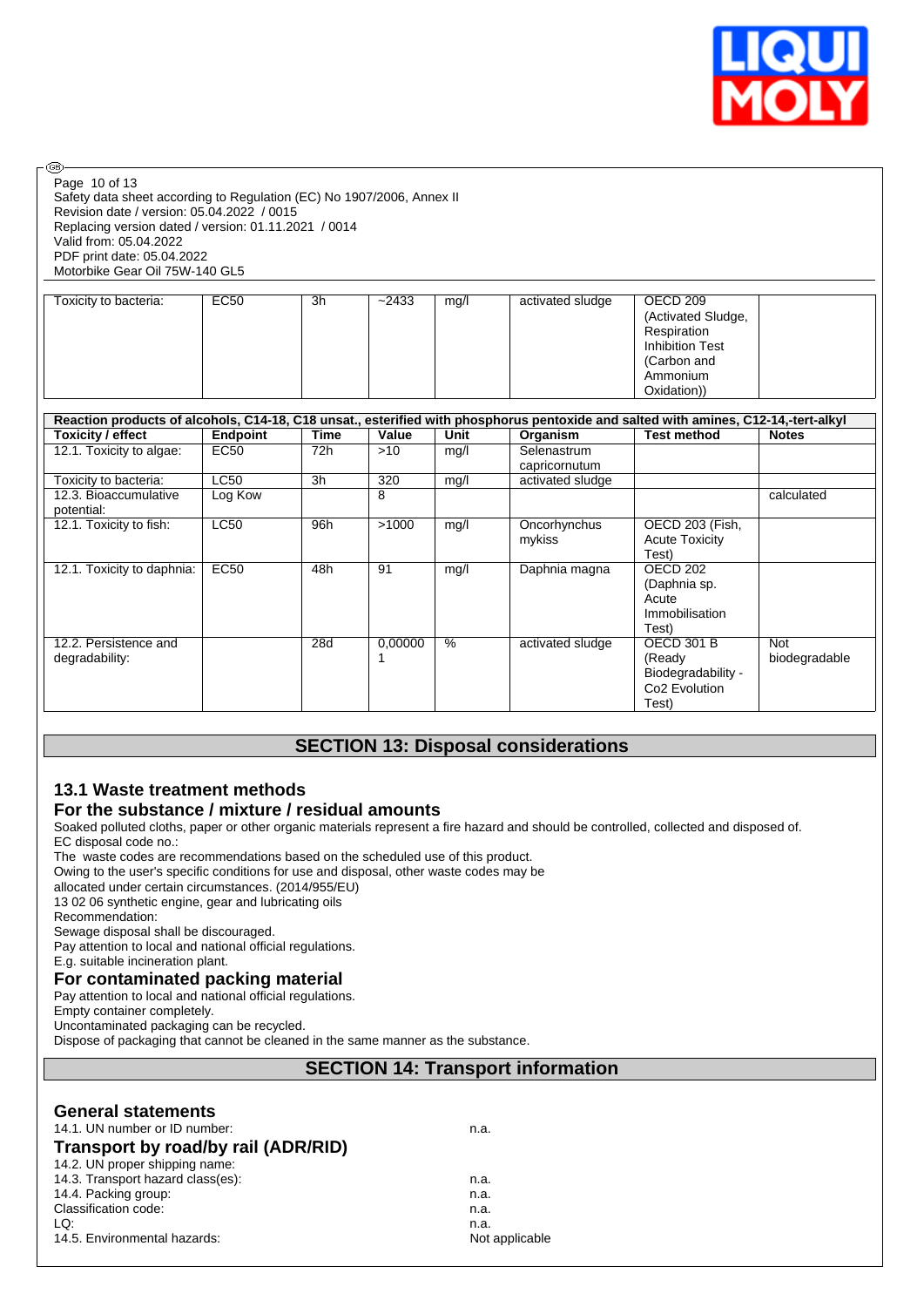

| Page 11 of 13                                                                                                                                                                                                                  |                |  |  |  |  |
|--------------------------------------------------------------------------------------------------------------------------------------------------------------------------------------------------------------------------------|----------------|--|--|--|--|
| Safety data sheet according to Regulation (EC) No 1907/2006, Annex II                                                                                                                                                          |                |  |  |  |  |
| Revision date / version: 05.04.2022 / 0015                                                                                                                                                                                     |                |  |  |  |  |
| Replacing version dated / version: 01.11.2021 / 0014                                                                                                                                                                           |                |  |  |  |  |
| Valid from: 05.04.2022                                                                                                                                                                                                         |                |  |  |  |  |
| PDF print date: 05.04.2022                                                                                                                                                                                                     |                |  |  |  |  |
| Motorbike Gear Oil 75W-140 GL5                                                                                                                                                                                                 |                |  |  |  |  |
|                                                                                                                                                                                                                                |                |  |  |  |  |
| Tunnel restriction code:                                                                                                                                                                                                       |                |  |  |  |  |
| <b>Transport by sea (IMDG-code)</b>                                                                                                                                                                                            |                |  |  |  |  |
| 14.2. UN proper shipping name:                                                                                                                                                                                                 |                |  |  |  |  |
| 14.3. Transport hazard class(es):                                                                                                                                                                                              | n.a.           |  |  |  |  |
| 14.4. Packing group:                                                                                                                                                                                                           | n.a.           |  |  |  |  |
| Marine Pollutant:                                                                                                                                                                                                              | n.a            |  |  |  |  |
| 14.5. Environmental hazards:                                                                                                                                                                                                   | Not applicable |  |  |  |  |
| <b>Transport by air (IATA)</b>                                                                                                                                                                                                 |                |  |  |  |  |
| 14.2. UN proper shipping name:                                                                                                                                                                                                 |                |  |  |  |  |
| 14.3. Transport hazard class(es):                                                                                                                                                                                              | n.a.           |  |  |  |  |
| 14.4. Packing group:                                                                                                                                                                                                           | n.a.           |  |  |  |  |
| 14.5. Environmental hazards:                                                                                                                                                                                                   | Not applicable |  |  |  |  |
| 14.6. Special precautions for user                                                                                                                                                                                             |                |  |  |  |  |
|                                                                                                                                                                                                                                |                |  |  |  |  |
| Unless specified otherwise, general measures for safe transport must be followed.                                                                                                                                              |                |  |  |  |  |
| 14.7. Maritime transport in bulk according to IMO instruments                                                                                                                                                                  |                |  |  |  |  |
| Marcelland and access that a constant and the community of the constant and constant of the constant of the constant of the constant of the constant of the constant of the constant of the constant of the constant of the co |                |  |  |  |  |

Non-dangerous material according to Transport Regulations.

#### **SECTION 15: Regulatory information**

#### **15.1 Safety, health and environmental regulations/legislation specific for the substance or mixture**

Observe restrictions: General hygiene measures for the handling of chemicals are applicable.

#### **15.2 Chemical safety assessment**

A chemical safety assessment is not provided for mixtures.

**SECTION 16: Other information**

Revised sections: 1

# **Classification and processes used to derive the classification of the mixture in accordance with the ordinance (EG) 1272/2008 (CLP):**

Not applicable

The following phrases represent the posted Hazard Class and Risk Category Code (GHS/CLP) of the product and the constituents (specified in Section 2 and 3).

H317 May cause an allergic skin reaction.

H302 Harmful if swallowed. H304 May be fatal if swallowed and enters airways.

H318 Causes serious eye damage.

H411 Toxic to aquatic life with long lasting effects.

H412 Harmful to aquatic life with long lasting effects.

Asp. Tox. — Aspiration hazard Skin Sens. — Skin sensitization Aquatic Chronic — Hazardous to the aquatic environment - chronic Acute Tox. — Acute toxicity - oral Eye Dam. — Serious eye damage

#### **Key literature references and sources for data:**

Regulation (EC) No 1907/2006 (REACH) and Regulation (EC) No 1272/2008 (CLP) as amended.

Guidelines for the preparation of safety data sheets as amended (ECHA).

Guidelines on labelling and packaging according to the Regulation (EG) Nr. 1272/2008 (CLP) as amended (ECHA).

Safety data sheets for the constituent substances.

ECHA Homepage - Information about chemicals.

GESTIS Substance Database (Germany).

German Environment Agency "Rigoletto" information site on substances that are hazardous to water (Germany).

EU Occupation Exposure Limits Directives 91/322/EEC, 2000/39/EC, 2006/15/EC, 2009/161/EU, (EU) 2017/164, (EU) 2019/1831, each as amended.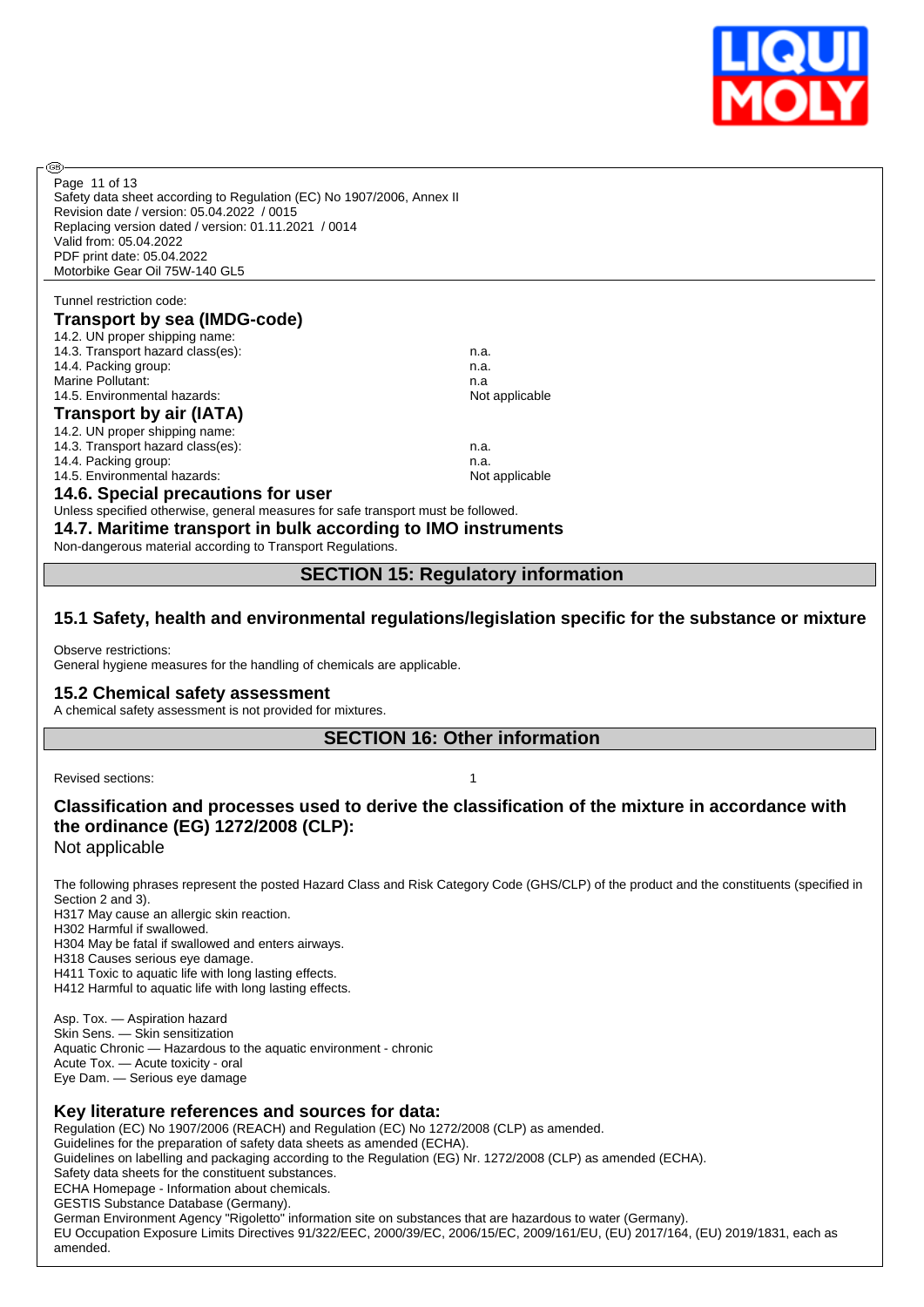

Safety data sheet according to Regulation (EC) No 1907/2006, Annex II Revision date / version: 05.04.2022 / 0015 Replacing version dated / version: 01.11.2021 / 0014 Valid from: 05.04.2022 PDF print date: 05.04.2022 Motorbike Gear Oil 75W-140 GL5 Page 12 of 13

൹

National Lists of Occupational Exposure Limits for each country as amended. Regulations on the transport of hazardous goods by road, rail, sea and air (ADR, RID, IMDG, IATA) as amended.

#### **Any abbreviations and acronyms used in this document:**

acc., acc. to according, according to ADR Accord européen relatif au transport international des marchandises Dangereuses par Route (= European Agreement concerning the International Carriage of Dangerous Goods by Road) AOX Adsorbable organic halogen compounds approx. approximately Art., Art. no. Article number ASTM ASTM International (American Society for Testing and Materials) ATE Acute Toxicity Estimate BAM Bundesanstalt für Materialforschung und -prüfung (Federal Institute for Materials Research and Testing, Germany) BAuA Bundesanstalt für Arbeitsschutz und Arbeitsmedizin (= Federal Institute for Occupational Health and Safety, Germany) BCF Bioconcentration factor BSEF The International Bromine Council bw body weight CAS Chemical Abstracts Service CLP Classification, Labelling and Packaging (REGULATION (EC) No 1272/2008 on classification, labelling and packaging of substances and mixtures) CMR carcinogenic, mutagenic, reproductive toxic DMEL Derived Minimum Effect Level DNEL Derived No Effect Level DOC Dissolved organic carbon dw dry weight e.g. for example (abbreviation of Latin 'exempli gratia'), for instance EbCx, EyCx, EbLx (x = 10, 50) Effect Concentration/Level of x % on reduction of the biomass (algae, plants) EC European Community ECHA European Chemicals Agency ECx, ELx  $(x = 0, 3, 5, 10, 20, 50, 80, 100)$  Effect Concentration/Level for x % effect EEC European Economic Community<br>EINECS European Inventory of European Inventory of Existing Commercial Chemical Substances ELINCS European List of Notified Chemical Substances EN European Norms EPA United States Environmental Protection Agency (United States of America) ErCx, EµCx, ErLx ( $x = 10, 50$ ) Effect Concentration/Level of x % on inhibition of the growth rate (algae, plants) etc. et cetera<br>EU Europea European Union EVAL Ethylene-vinyl alcohol copolymer<br>Fax. Fax number Fax. Fax number gen. general GHS Globally Harmonized System of Classification and Labelling of Chemicals GWP Global warming potential Koc Adsorption coefficient of organic carbon in the soil Kow octanol-water partition coefficient IARC International Agency for Research on Cancer IATA International Air Transport Association<br>IBC (Code) International Bulk Chemical ( IBC (Code) International Bulk Chemical (Code) International Maritime Code for Dangerous Goods incl. including, inclusive IUCLID International Uniform Chemical Information Database IUPAC International Union for Pure Applied Chemistry LC50 Lethal Concentration to 50 % of a test population LD50 Lethal Dose to 50% of a test population (Median Lethal Dose)<br>Log Koc Logarithm of adsorption coefficient of organic carbor Logarithm of adsorption coefficient of organic carbon in the soil Log Kow, Log Pow Logarithm of octanol-water partition coefficient LQ Limited Quantities MARPOL International Convention for the Prevention of Marine Pollution from Ships n.a. not applicable n.av. not available n.c. not checked n.d.a. no data available